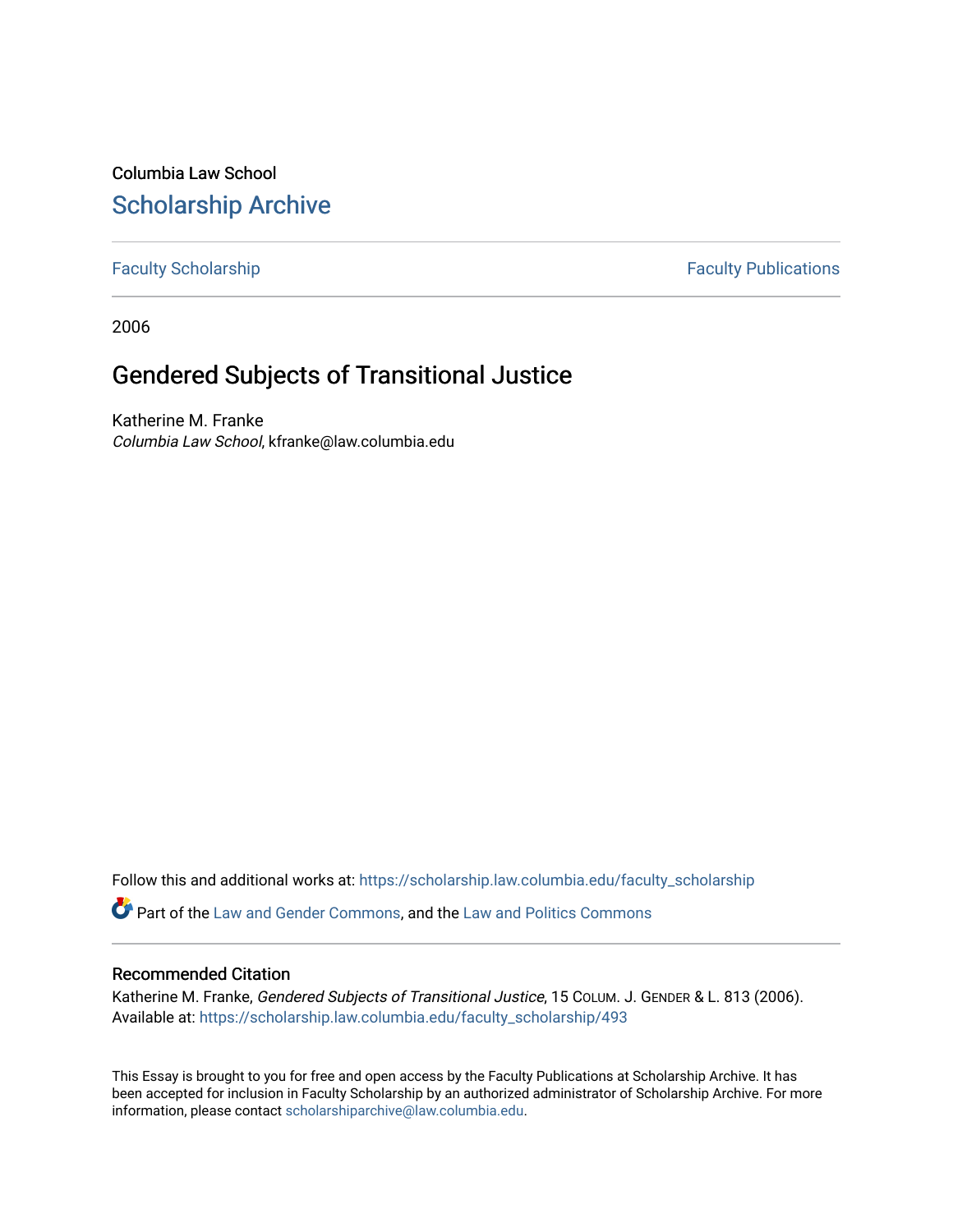## **GENDERED SUBJECTS OF TRANSITIONAL JUSTICE**

### KATHERINE **M.** FRANKE\*

Transitional societies must contend with a range of complex challenges as they seek to come to terms with and move beyond an immediate past saturated with mass murder, rape, torture, exploitation, disappearance, displacement, starvation, and all other manner of human suffering. Questions of justice figure prominently in these transitional moments, and they do so in a dual fashion that is at once backward and forward looking. Successor governments must think creatively about building institutions that bring justice to the past, while at the same time demonstrate a commitment that justice will form a bedrock of governance in the present and future. This is no easy task, and shortcuts, both in dealing with the past and in building a just future, often appear irresistible. In Martha Minow's words, justice at this juncture amounts to replacing "violence with words and terror with fairness,"<sup>1</sup> and steering a "path between too much memory and too much forgetting."<sup>2</sup>

The template of mechanisms available to undertake transitional justice are familiar to those who work in this field: prosecutions (domestic and international); truth and reconciliation commissions; lustration (the shaming and banning of perpetrators from public office); public access to police, military and other governmental records; public apology; public memorials; reburial of victims; compensation or reparation to victims and/or their families (in the form of money, land, or other resources); literary and historical writing; and blanket or individualized amnesty. In most cases, justice demands the deployment of a number of these tools, given that no one of them can adequately address and repair the injuries of the past nor chart a fully just future. Transitional justice will always be both incomplete and messy.

<sup>\*</sup> Professor, Columbia Law School. This Essay was originally prepared for the International Center for Transitional Justice (ICTJ) meeting on gender and transitional justice, held in Bellagio, Italy, on March 17-20, **2005.**

**<sup>1</sup>** MARTHA M1Now, **BETWEEN VENGEANCE AND** FORGIVENESS: **FACING** HISTORY AFTER **GENOCIDE AND MASS VIOLENCE** 2 (1998).

<sup>2</sup> *Id.* at 4.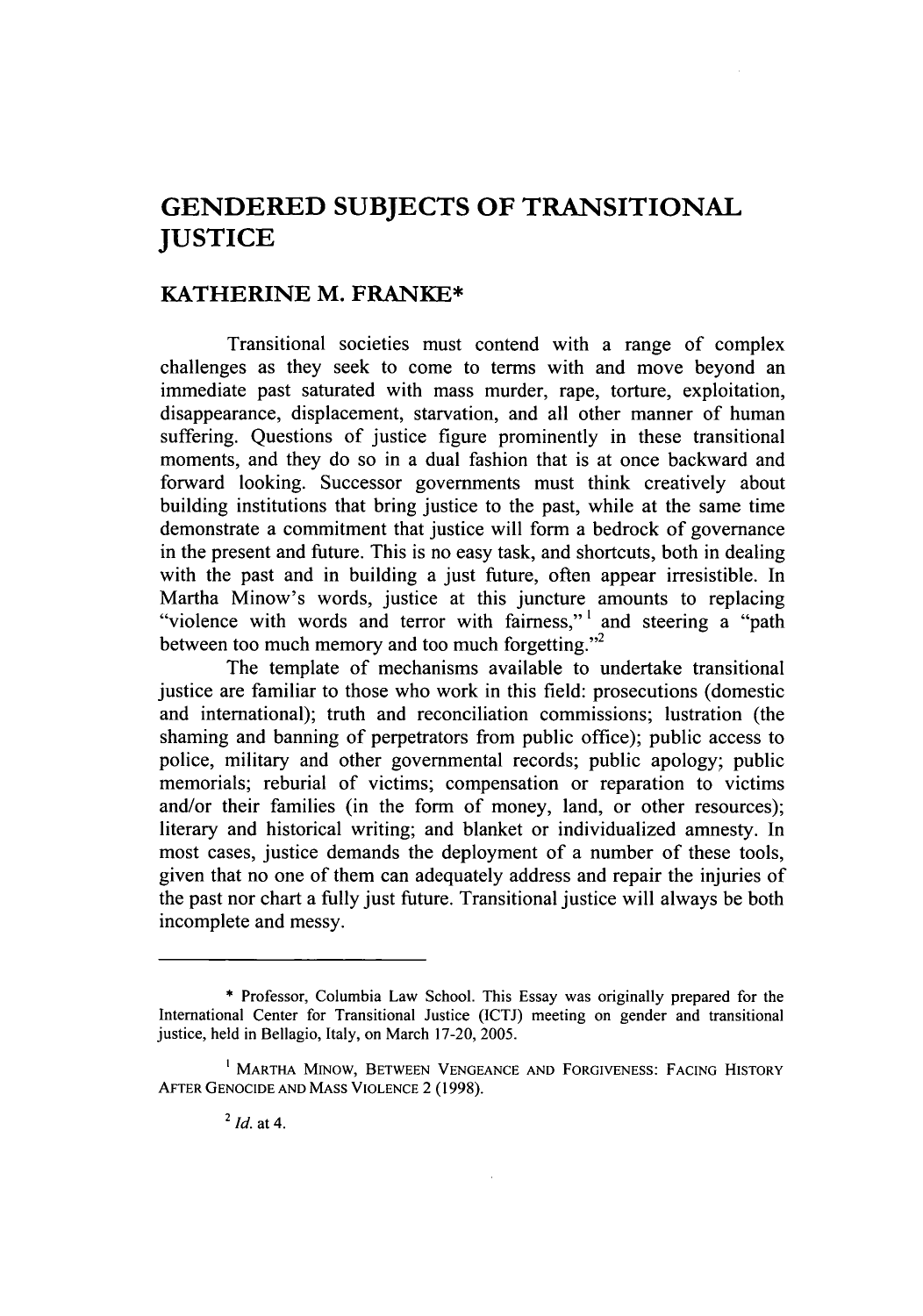Justice is, of course, a very complex ethical, legal, institutional, and emotional problem, and its aspirations are rendered all the more difficult in transitional societies that are struggling with unstable governance, security, and economic institutions. To better illuminate these complexities, particularly as they relate to gender, I will borrow a framing device from political scientist Nancy Fraser. In *Justice Interruptus,* Fraser discusses one of the key dilemmas of justice projects: whether they should be fundamentally committed to redistribution or recognition.<sup>3</sup> Justice as redistribution is a familiar concept entailing the reordering of material and symbolic resources based upon a particular account of culpability, desert, accountability, injury, and fairness. These transitional justice projects could be primarily committed to redistributing money or land (in the form of reparations), but they could also redistribute shame (from the injured to the injurer) or power—resources that might be best understood as symbolic and cultural. By contrast, justice projects that emphasize recognition seek the establishment of official bodies, be they courts, tribunals, officially appointed commissions, or boards of inquest, whose task it is to find facts, and, more importantly, recognize, acknowledge, or call up the *identities* of the parties and acts that are brought to their official attention. The facts to be recognized may be culpability, harm, injury, or causation. Individual identities to be recognized would be that of criminal, victim, conspirator, or rights-holder, while the identity of particular criminal practices may be recognized as well, such as genocidal, gender, or ethnic-based crimes.

Of course, a preference for redistribution over recognition, or vice versa, does not tell you which of the tools of transitional justice to prefer. Courts can both recognize and redistribute, as can truth and reconciliation commissions that possess the power to order reparations. However, I think it fair to say that while transitional justice mechanisms can undertake either or both justice as redistribution and justice as recognition, at the end of the day most of them end up accomplishing more recognition than redistribution. I will elaborate this conclusion at greater length below, but I offer it up front for consideration in order to ask an allied question: what are the particular benefits of recognition-based justice projects for the advancement of the interests of women and of gendered justice? Given that I do not think existing contexts of transitional justice have delivered much in the way of redistributive justice, I do not regard it a less useful exercise

**<sup>3</sup>**Nancy Fraser, *From Redistribution to Recognition? Dilemmas of Justice in a "Postsocialist" State, in* **JUSTICE INTERRUPTUS:** CRITICAL **REFLECTIONS ON** THE **"POSTSOCIALIST" CONDITION** 11-39 (1997). *See also* NANCY FRASER & AXEL **HONNETH, REDISTRIBUTION** OR **RECOGNITION?:** A POLITICAL-PHILOSOPHICAL **EXCHANGE** (2003).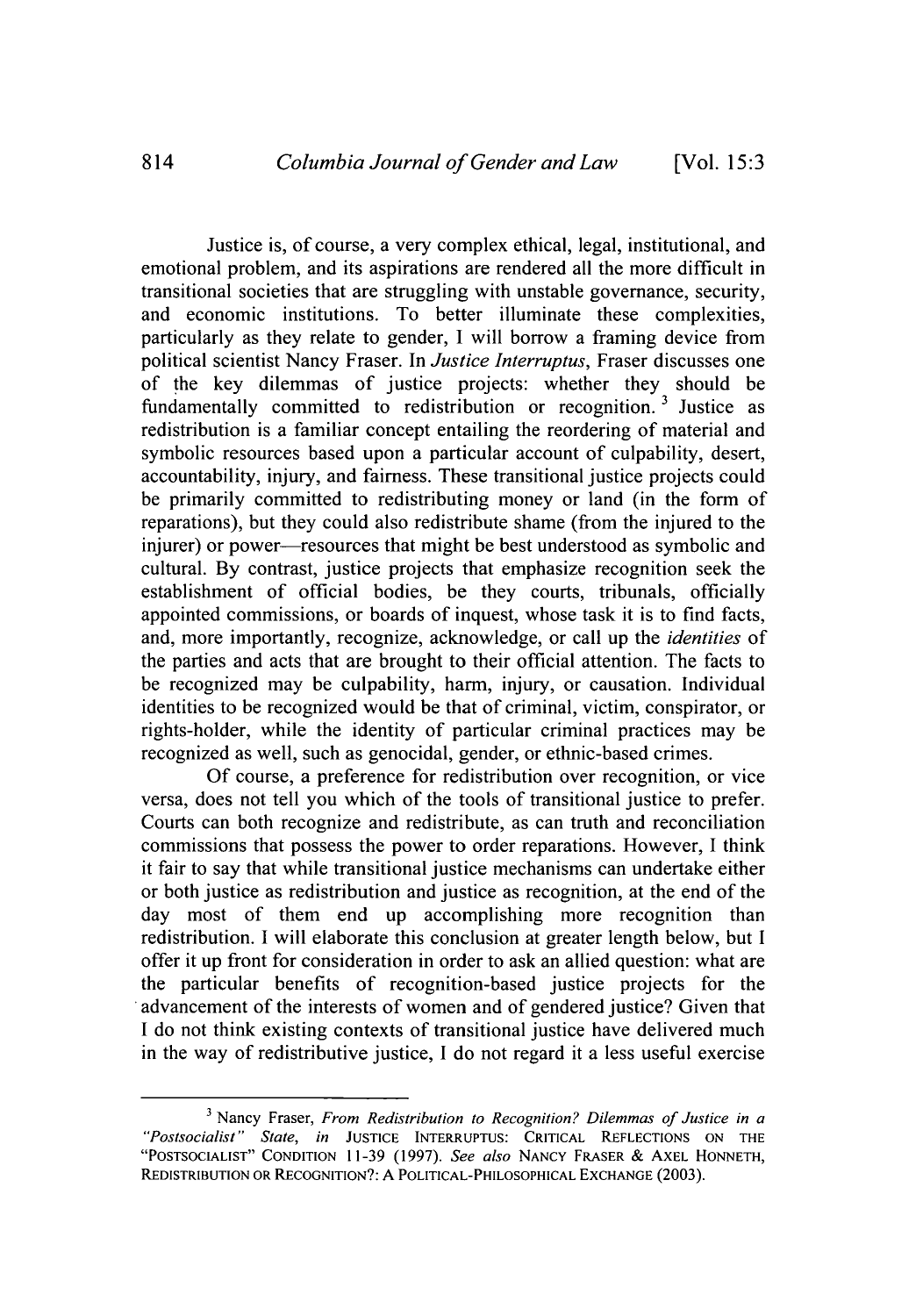to compare and then rank recognition and redistribution. So too, under ideal circumstances, I would expect that we would pursue both of these forms of justice simultaneously.

If the platforms of transitional justice were to be evaluated with respect to their structural capacity to deliver "justice," surely formal, legal prosecutions of those responsible for the injustice of the past rank high in most people's estimation. To be sure, the injustice that is of concern in this transitional project is largely limited to violations of human rights, leaving to other fora the problem of less heinous conduct. Law professor Diane Orentlicher is among a group of scholars who has staked out the most emphatic position with respect to the importance of the use of prosecutions in transitional justice, arguing that international law imposes a duty to prosecute a prior regime's human rights violations,<sup>4</sup> and others have argued that prosecution is the optimal method of addressing past atrocities.<sup>5</sup> These scholars argue that the "ethically defensible treatment of past wrongs requires that those individuals and groups responsible for past crimes be held accountable and receive appropriate sanctions or punishment,"<sup>6</sup> and that prosecution "makes possible the sort of retribution seen by most societies as an appropriate communal response to criminal conduct."<sup>7</sup>

Others have criticized the exaltation of the normative value of prosecutions in the project of transitional justice. After all, the underlying assumption of these prosecutions is that gross violations of human rights are crimes. Miriam Aukerman has offered a very thoughtful critique of Orentlicher and her colleagues, asking whether ordinary crime is really an

> appropriate analogy for massive human rights atrocities, what Kant called 'radical evil?' .'. . Yet are genocide and ethnic cleansing really just more egregious versions of premeditated murder? **. .** . Or are such atrocities qualitatively different from ordinary crime because of the number of victims involved and

<sup>4</sup> Diane Orentlicher, *Settling Accounts: The Duty to Prosecute Human Rights Violations ofa Prior Regime,* 100 YALE L.J. 2537, 2612-15 (1991).

*<sup>5</sup> See, e.g.,* Mary Margaret Penrose, *Lest We Fail: The Importance of Enforcement in International Criminal Law, 15* AM. U. INT'L L. REv. 321 (1999).

**<sup>6</sup>** David A. Crocker, *Reckoning with Past Wrongs: A Normative Framework,* 13 **ETHICS** & INT'L **AFF.** 43, 53 (1999).

**<sup>7</sup>**Stephen Landsman, *Alternative Responses to Serious Human Rights Abuses: Of Prosecution and Truth Commissions,* 50 LAW & CONTEMP. PROBS. 81, 84 (1996).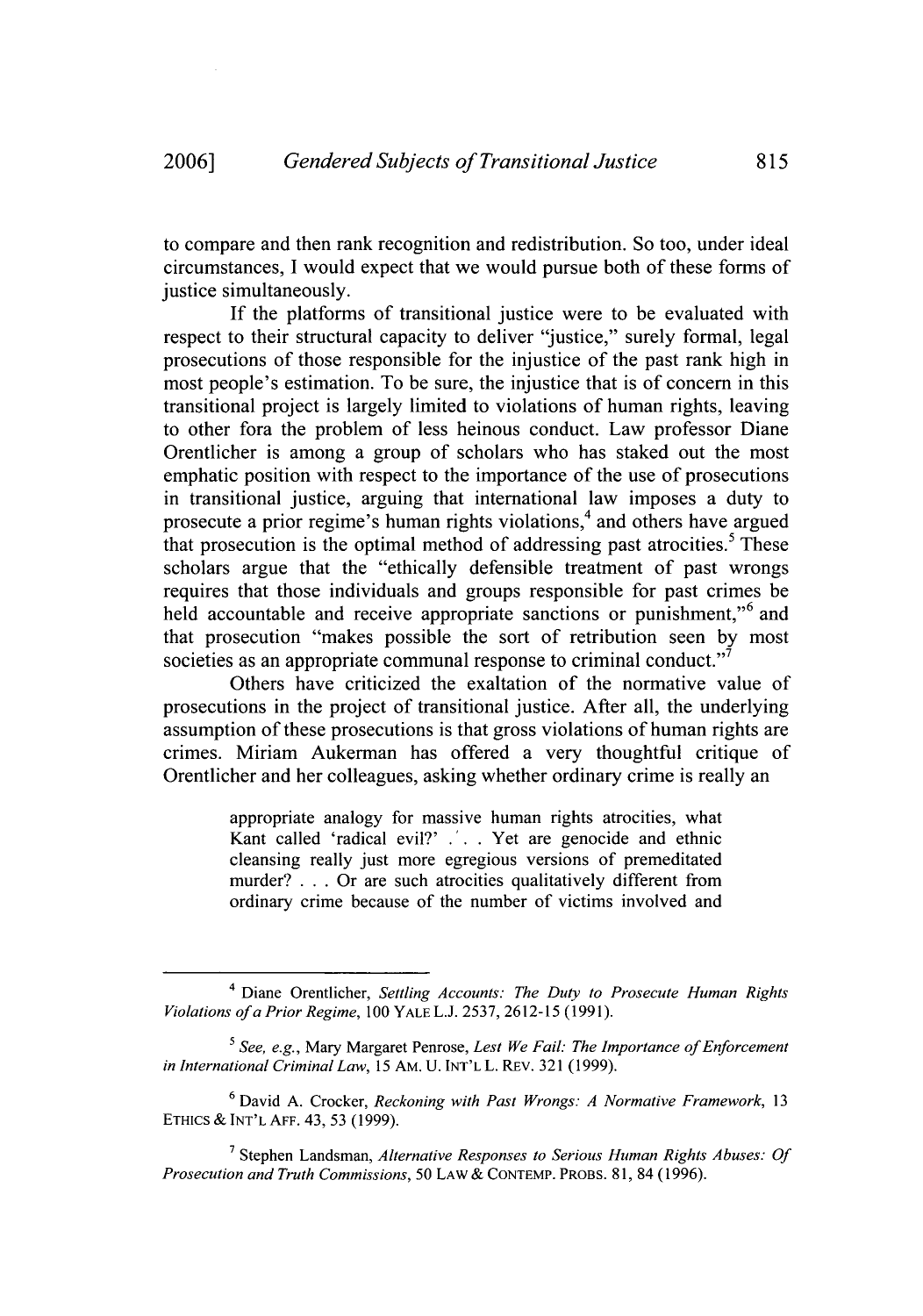because they are typically undertaken or at least countenanced by state or quasi-state actors for political reasons?<sup>8</sup>

Without resolving this debate here, it is worth exploring just what prosecutions can deliver in terms of transitional justice, particularly with respect to gender-based violations. I ask this question here in relation to what *has* happened in the messy world we inhabit, rather than what might occur in an ideal world of unlimited resources and stable legal institutions. Of course, sexual violence against women during times of war and social upheaval is an old story, but until quite recently the masculinity of international humanitarian law was unable to appreciate how atrocities committed against women *because* they are women might amount to a violation of international humanitarian legal norms. Traditionally, rape has not been treated as a grave breach or as the *actus reus* of genocide, but rather as a crime against dignity and honor.<sup>9</sup> Indeed, the masculinity of international law has prompted feminist scholars and activists to ask provocatively whether women were human. **10** Rhonda Copelon, among others, has argued vehemently that rape of women be treated under international humanitarian law not merely as inhumane, but "with the same fervor as are the war crimes which happen routinely to men."<sup>11</sup> The last ten years of transitional justice jurisprudence has radically altered the treatment of gendered violence under international law. 12 The International Criminal

**10** Lucinda J. Peach, *Are Women Human? The Promise and Perils of "Women's Rights as Human Rights," in* **NEGOTIATING CULTURE AND** HUMAN RIGHTS 153, 153-96 (Lynda Bell et al. eds., 2001).

**11** Rhonda Copelon, *Women and War Crimes,* 69 **ST.** JOHN'S L. REv. 61, 65 (1995).

**<sup>8</sup>** Miriam Aukerman, *Extraordinary Evil, Ordinary Crime: A Framework for Understanding Transitional Justice,* 15 H. HUM. RTs J. 39, 41-42 (2002).

<sup>&</sup>lt;sup>9</sup> Geneva Convention Relative to the Protection of Civilian Persons in Time of War art. 27, Aug. 12, 1949, 6 U.S.T. 3516, 75 U.N.T.S. 287 (declaring that "[w]omen shall be especially protected against any attack on their honour, in particular against rape, enforced prostitution, or any form of indecent assault").

 $12$  While not passed in connection with transitional justice concerns exclusively, watershed moments were the adoption of the Vienna Declaration of Violence Against Women in 1993, the passage of the General Assembly Declaration on the Elimination of Violence Against Women, also in 1993, the Commission on Human Rights' appointment of a Special Rapporteur on Violence Against Women in 1994, and the passage of Security Council 1325 on Women, Peace and Security in 2000. *See generally* Richard J. Goldstone & Estelle A. Dehon, *Engendering Accountability: Gender Crimes Under International Criminal Law,* 19 NEw ENG. J. **PUB.** POL'Y 121 (2003).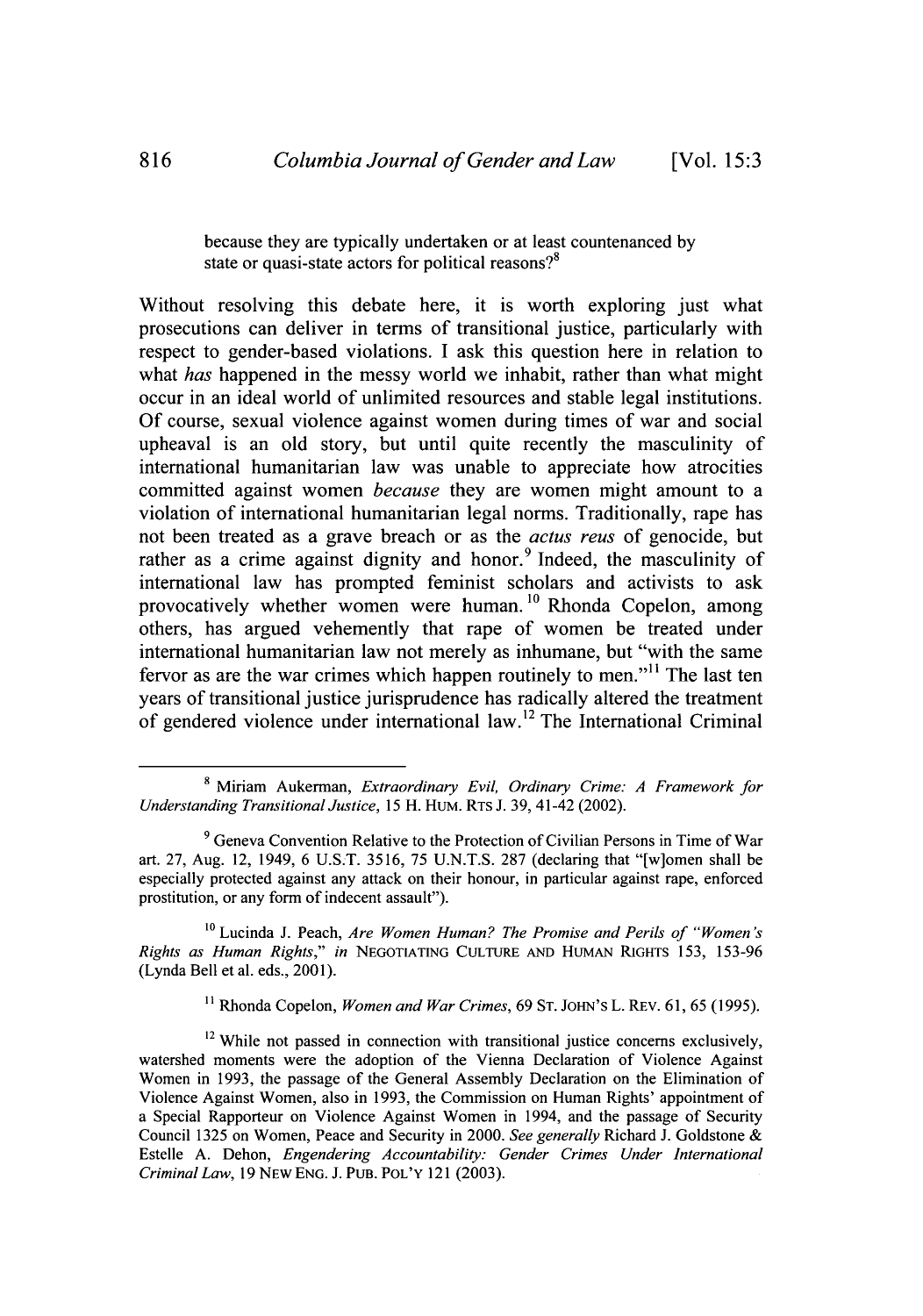Tribunal for Rwanda (ICTR) and the International Criminal Tribunal for the Former Yugoslavia (ICTY) have both issued paradigm-shifting criminal indictments and convictions of men in Rwanda and the former Yugoslavia on the grounds that rape and other forms of sexual and gender violence be recognized as among the most serious offenses over which these tribunals have jurisdiction. The cases have recognized that rape and other sexual violence can constitute genocide, torture, and other inhumane acts.<sup>13</sup> The ICTY's Prosecutor's office has committed substantial resources to thinking through the meaning and manner of prosecuting sexual violence as a war crime, including the appointment of a legal advisor for gender-related crimes and the development of special procedural protections<sup>14</sup> "both in relation to evidentiary rules for prosecuting gender crimes and affording protective measures to safeguard the physical and mental well-being of victims of and witnesses to those crimes." **15** These tribunals have established compelling precedent that led to the ratification of the Rome Statute establishing the International Criminal Court, which explicitly recognizes rape, sexual slavery, enforced prostitution, forced pregnancy, gender-based persecution, sexual enslavement, enforced sterilization, and sexual violence as war crimes and crimes against humanity.<sup>16</sup>

So, in many fundamental respects, international humanitarian law has come a long way in acknowledging the gendered components of violence during war. These advances, however, have been more symbolic than revolutionary in nature. Although the ICTR found that sexual violence

<sup>&</sup>lt;sup>13</sup> Press Release, U.N. Trial Chamber, Judgment of Trial Chamber II in the Kunarac, Kovac and Vukovic Case, U.N. Doc. JL/P.I.S./566-e (Feb. 22, 2001), http://www.un.org/icty/pressreal/p566-e.htm (finding for the first time that rape can be prosecuted as a crime against humanity and torture); Prosecutor v. Kunarac et al., Case No. IT-96-23 & IT-96-21/1, Judgment Transcript, 6556, 6559 (Feb. 22, 2001) (recognizing that rape could be used as an "instrument of terror, an instrument they were given free rein to apply whenever and against whomever they wished"); Prosecutor v. Furundzija, Case No. IT-95-17/1-T, Judgment, 172 (Dec. 10, 1998) (finding rape to violate the laws and customs of war); Prosecutor v. Akayesu, Case No. ICTR-96-4-T, Judgment, 688 (Sept. 2, 1998) (finding, for the first time, rape to be an act of genocide when committed with the intent to destroy a particular group).

<sup>&</sup>lt;sup>14</sup> International Tribunal for the Prosecution of Persons Responsible for Serious Violations of International Humanitarian Law Committed in the Territory of the Former Yugoslavia Since 1991: Rules of Procedure and Evidence, rule 96, U.N. Doc. **IT/32** (1994), *reprinted in* 33 I.L.M. 484 (1994).

**<sup>15</sup>** Goldstone & Dehon, *supra* note 12, at 123.

**<sup>16</sup>** Rome Statute of the International Criminal Court, art. 27, July 17, 1998, U.N. Doc. *A/* CONF. 183/9.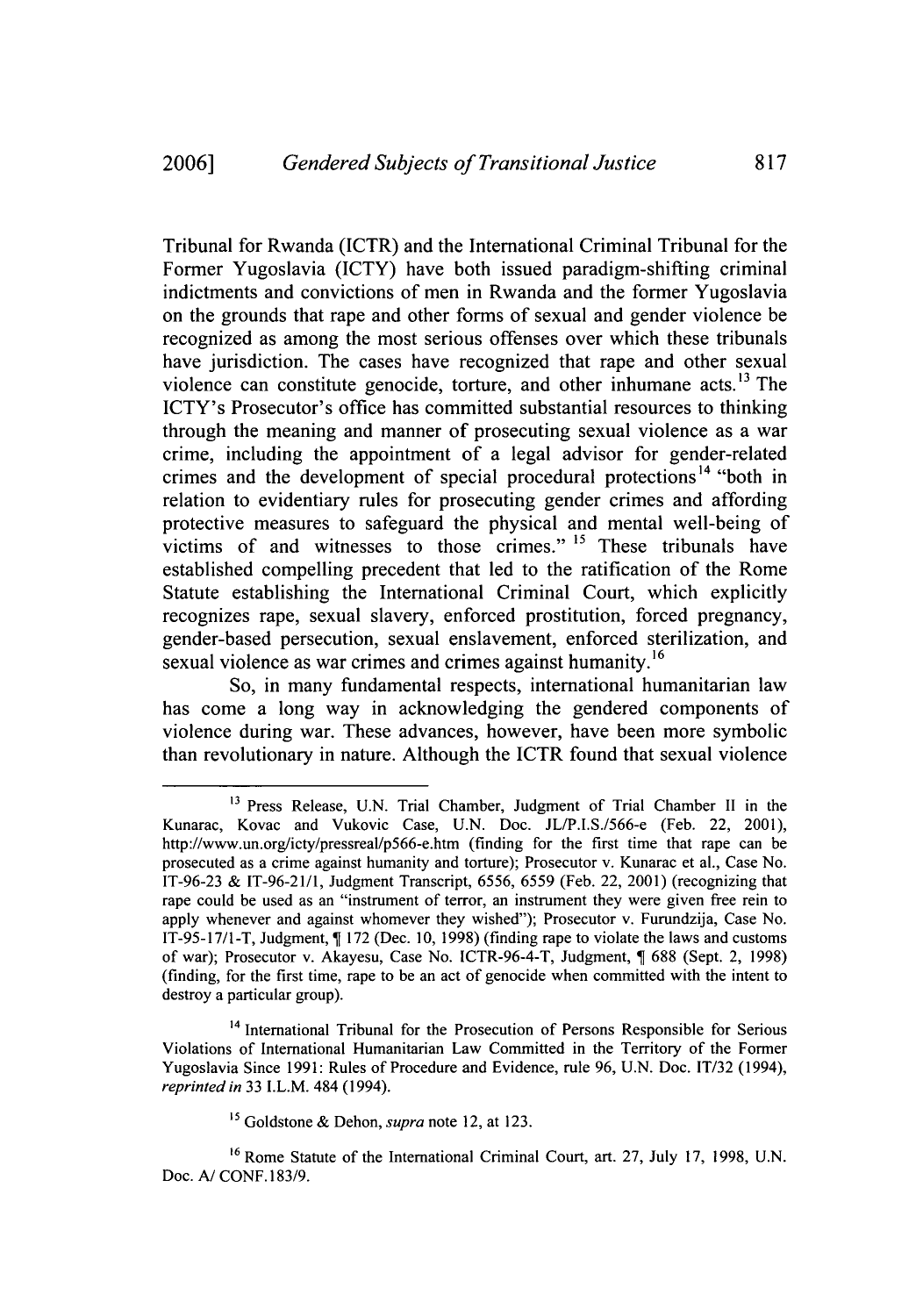could constitute a form of genocide in the *Akayesu* decision, it has done little to follow it up in terms of prosecuting sexual violence. The ICTR's Prosecutor's office has been widely criticized for failing to investigate sexual violence and rape, and for problems with training investigatory staff, providing witness protection, implementing confidentiality protections, and ensuring security in travel back from Arusha, as well as for inappropriate cross-examination, inadequate counseling for victims, and the lack of sanctions for improper judges.<sup>17</sup>

The ICTY has been subject to similar criticisms. Notwithstanding its efforts to be sensitive to the particular concerns that inhere in the prosecution of sexual violence, victims of rape and other sexual violence who have come before the Tribunal have felt themselves more silenced than heard by the Tribunal's judges. In lodging this critique, scholars and activists have argued that rules of relevance, establishment of culpability, efficiency of judicial resources, and protection of the due process rights of defendants all cut against victim-witnesses telling their stories. Forced to testify to their experiences by answering prosecutors' questions in a "yes" or "no" manner, and interrupted by judges when their testimony veered beyond the immediate question of the culpability of the individual defendant, many victims of sexual violence who have testified before the ICTY have found their experiences as witnesses humiliating and disrespectful.<sup>18</sup> Justice for these witnesses entails the public telling of their stories and a sense that they are being heard. But this kind of truth-telling is not within the jurisdiction of formal legal fora. The translation of human suffering into a vocabulary and a form that is acceptable and appropriate to a judicial proceeding can be a dehumanizing experience, not only for victims of sexual violence, but particularly for them. In this regard, Fiona Ross's observations about the dilemmas of testifying before a Truth and Reconciliation Commission apply with equal force to testimony in a judicial proceeding: testifying can be alienating—it demands that you "pose" your story for an outside listener. It appropriates the story from the domain of the intimate interior and externalizes it.<sup>19</sup> In this sense, judicial proceedings,

 $\overline{a}$ 

**<sup>17</sup>** *See, e.g.,* **HUMAN** RIGHTS WATCH, **STRUGGLING** TO **SURVIVE:** BARRIER TO **JUSTICE** *See, e.g.*, HUMAN KIGHIS WATCH, STRUGGLING TO SURVIVE: BAKKIER TO JUSTICE http://www.hrw.org/reports/2004/rwandaO9O4 [hereinafter **HUMAN** RIGHTS WATCH].

**<sup>18</sup>** *See, e.g.,* Marie-Benedicte Dembour & Emily Haslam, *Silencing Hearings: Victim-Witnesses at War Crimes Trials,* 15 **EUR.** J. **INT'L** L. 151, 158-60 (2004); ELIZABETH **NEUFFER,** THE KEY TO MY NEIGHBOR'S HOUSE: **SEEKING JUSTICE IN BOSNIA AND** RWANDA (2002).

**<sup>19</sup> FIONA C.** ROSS, BEARING **WITNESS:** WOMEN **AND** THE TRUTH **AND** RECONCILIATION **COMMISSION IN SOUTH** AFRICA 162-65 (2003).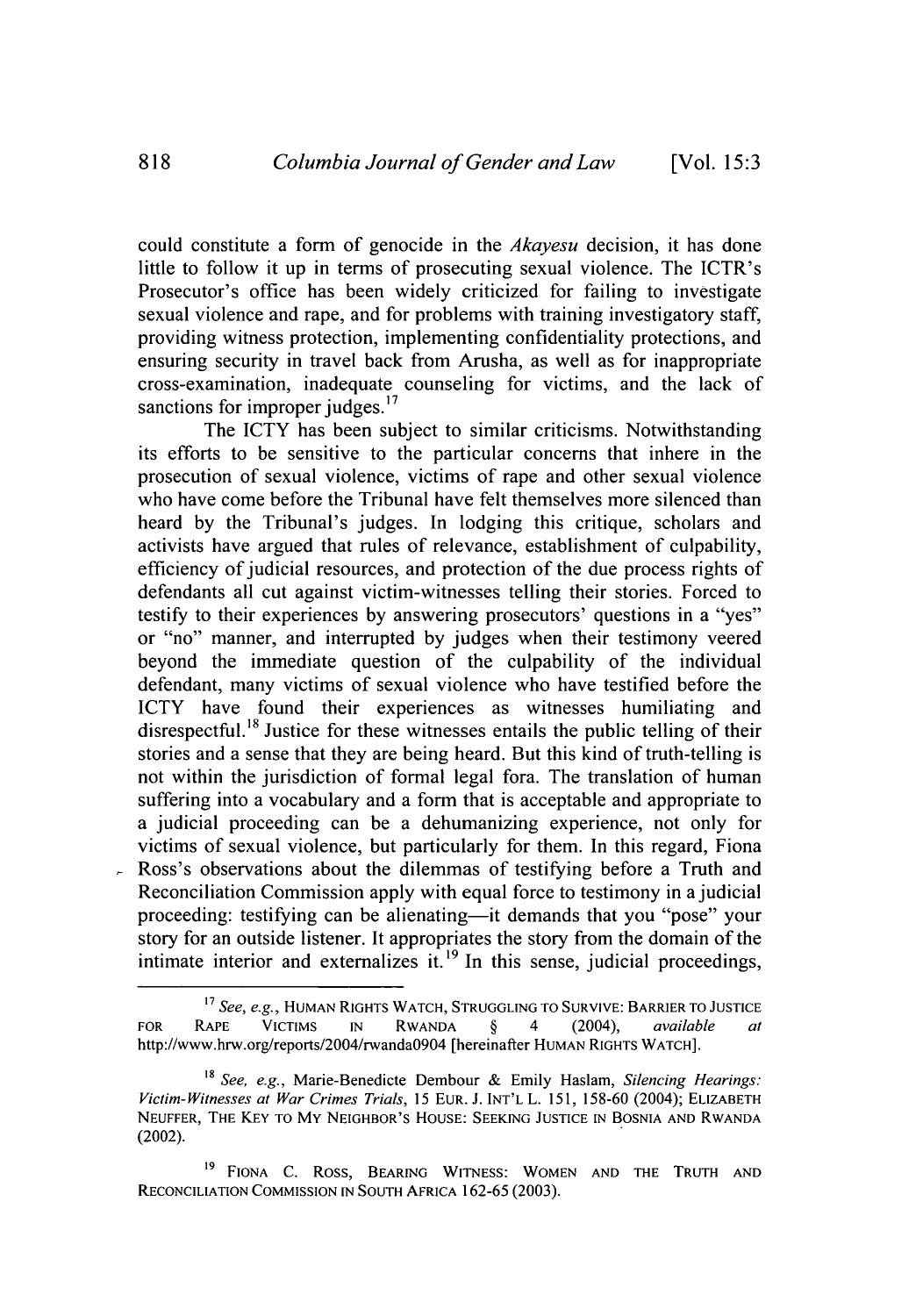like other platforms of transitional justice, "instrumentalize<sup>[]</sup> memories in its own way, and for its own ends." $2^{0}$ 

I offer this very brief summary of both the accomplishments and the limitations of criminal prosecutions of sexual violence as a form of transitional justice in order to better appreciate the potential for justice as redistribution and recognition in these fora. With respect to redistribution, successful prosecutions are not likely to result in a range of remedies that order the transfer of money, power, or other resources from perpetrators to victims. Even if all of the wealth of the defendants could be made available as restitution to their victims, it would be an offensively inadequate reparation for the harm they have caused to their victims. Whether these prosecutions are successful in redistributing shame from victim to perpetrator is a separate, and quite complex, question. This redistribution project is in many contexts undermined by the stickiness of the shame suffered by female rape victims whose sexual assault during wartime remains permanently materialized in and through pregnancy and the birth of a child. As Naomi Cahn notes, "they are often scorned and treated by their communities as outcasts, while the soldiers who committed the crimes are welcomed home."<sup>21</sup> Surely there should be shame in being found to have committed radical evil, but whether the actual defendants and the larger communities in which they live experience these convictions as shameful is an open empirical question. Of related concern is whether the act of testifying in court and then witnessing the conviction of those who have inflicted gross human suffering can alleviate or diminish the shame felt by the victims of sexual violence, or indeed can shift it from them to their persecutors. While this too is an open empirical question, the form of the criminal trial seems an unlikely vehicle for the redistribution of this species of shame. If, as Giorgio Agamben has argued, the subject "becomes witness to its own disorder, its own oblivion as a subject,  $v^{22}$  can trials offer the reconstitution of subjective order and escape from oblivion that the redistribution of shame requires? As noted above, some of the women who have testified before ad hoc war crimes tribunals have felt dominated by the Tribunal's efforts to render their testimony relevant and concise when they sought to narrate their pain and their suffering. We must consider whether

<sup>20</sup> Dembour & Haslam, *supra* note 18, at 170.

<sup>21</sup> Naomi Cahn, *Beyond Retribution and Impunity: Responding to War Crimes of Sexual Violence,* 1 **STAN.** J. C.R.-C.L. 217, 220 (2005).

**<sup>2</sup> <sup>2</sup>**GIORGIO **AGAMBEN, REMNANTS** OF AUSCHWITZ: THE **WITNESS AND** THE ARCHIVE 106 (1999).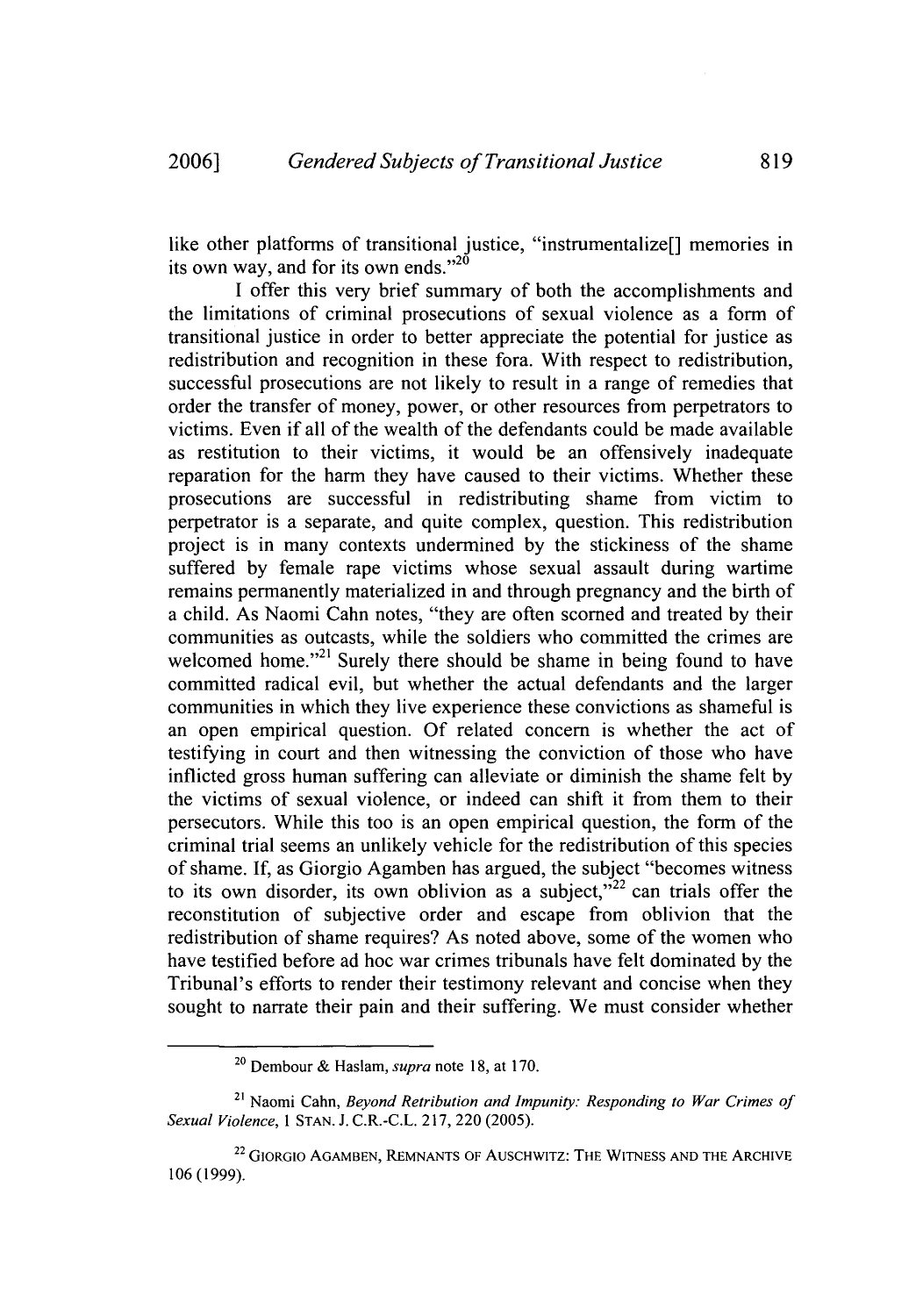the act of testifying in court shares a dynamic with the underlying acts being testified to, such that in both contexts "women's bodies become sites of the visible enactment of power, [and] shame is produced as the residue. $^{23}$  It is no new story that testifying in court can create a second or compound form of victimization for people who have suffered sexual violence.

If the possibility for redistributive justice is limited in the criminal prosecutorial context, what about the values of justice as recognition? The ICTY and ICTR have broken new and important ground in the recognition of rape, sexual slavery, enforced prostitution, forced pregnancy, genderbased persecution, sexual enslavement, enforced sterilization, and sexual violence as among the most serious forms of war crimes. This is no small achievement, and cannot be minimized. It now goes without sayinglargely because important legal authorities have said it—that the kind of harm caused by this sort of sexual violence is normatively and legally on a par with the kinds of harm that men have traditionally suffered in war and in grossly unjust societies.

In a sense, however, the recognition of this kind of gender-based harm has come at a cost to the individual women who, as witnesses in *Akayesu, Kunarac, Furundzija, and similar cases, provided the judges with* the scripts they needed to bridge the old and new understanding of gender and transitional justice. Any women could have done it, and in that sense the witnesses were fungible to a larger project of establishing a gendered dimension to international humanitarian law. In this sense, war crime tribunals as instruments of transitional justice operate best on the wholesale, not retail level. In the context of mass atrocities, the tribunals cannot come close to delivering "perfect justice" by establishing culpability and accountability for all of the actors who caused egregious harm in the past. Instead, the tribunals have to settle for a minority of cases that can be used to establish important precedent, identify important kingpins or masterminds of the violence, or, in many cases, whomever they can get their hands on. $24$  Witnesses in these cases are invaluable resources in the

<sup>23</sup> Ross, *supra* note 19, at 63.

 $24$  In the ICTY, for instance, the Prosecutor's office has indicted a combination of "Masterminds" and middle level actors, yet two important leaders-Radovan Karadzic, former President of the Bosnian Serb administration, and Ratko Mladic, former Commander of the Bosnian Serb army-have been indicted but not taken into custody by the ICTY. Prosecutor v. Karadzic & Mladic, Case No. IT-95-5-I, Indictment (July 1995). By contrast, the Special Court for Sierra Leone has a mandate to prosecute only those who "bear the greatest responsibility," as opposed to those "who bear responsibility." Statute of the Special Court for Sierra Leone art. 1, Jan. 16, 2002, U.N. Doc. S/2000/915/Annex; Statute of the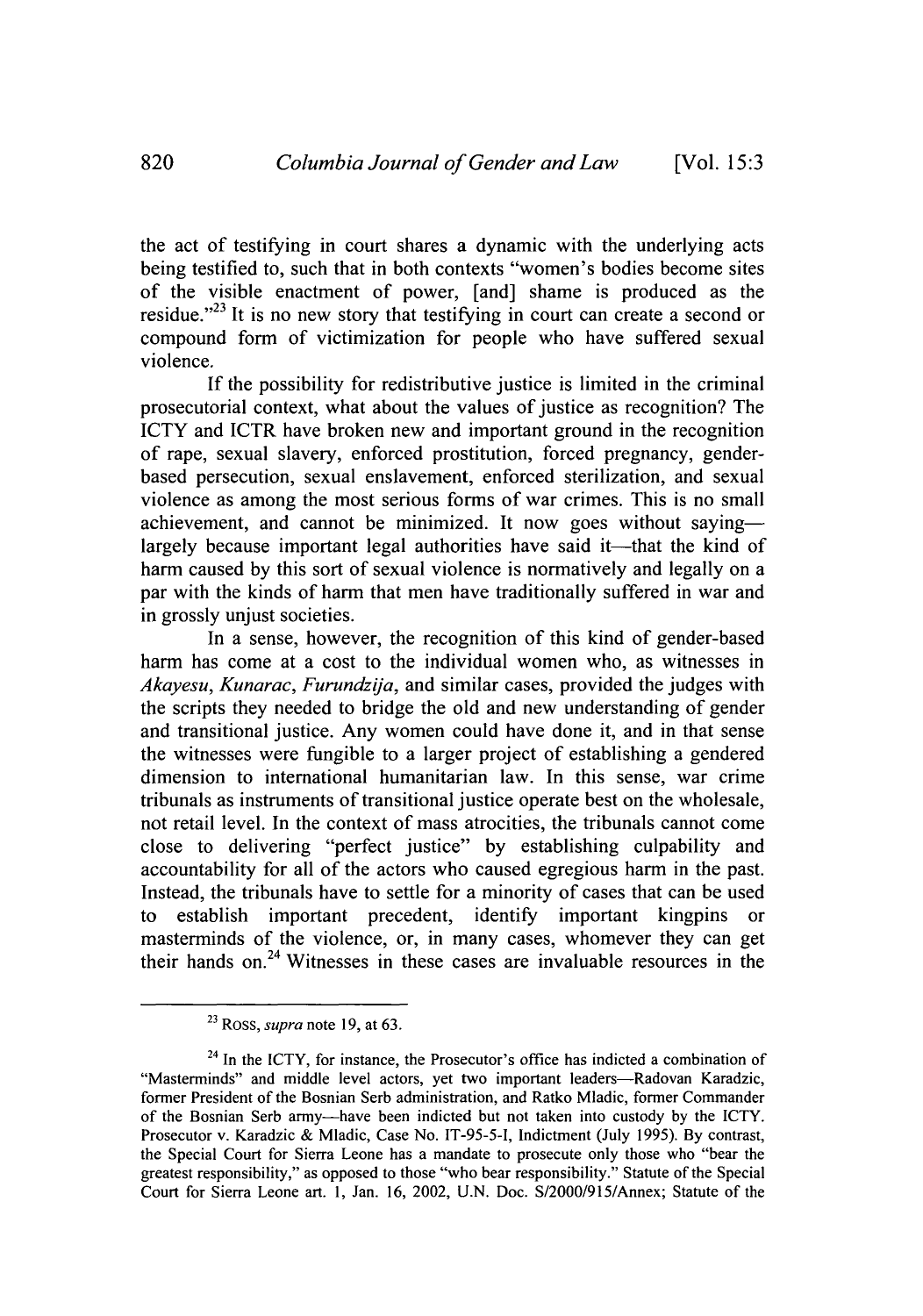production of wholesale justice, but the individuals become less important than the larger principles which their testimony helps establish. The ICTR provides ample evidence of this perverse fact of transitional justice through prosecution. Having established a novel and expansive rule of gendered justice in *Akayesu,* it is an open question what effect the doings in Arusha have had for the retail justice that is struggling to take place in the Gacaca system almost a thousand kilometers away in Rwanda. Some have argued that it has had almost no effect at all, beyond the symbolic level.<sup>25</sup>

Criminal prosecutions, whether in the ad hoc tribunals or by the ICC, must surely be one component of a comprehensive program of transitional justice, yet standing alone they necessarily fall short in delivering full justice for gender-related atrocities of the recent past. The translation of human suffering into the language of law and rights will always satisfy the interests of legal authorities more than those who are called to narrate their pain. The presentation of the injured self in legal fora does not necessarily produce a healed self, for the treatment of witnesses is by its very nature appropriative. In important respects, courts are consumers of the memories of others. Courts "gather" and "collect" evidence, prosecutors "present" witnesses, witnesses "deliver" testimony and "give" proof. To bear witness requires that victims pose themselves and their memories in a way that allows them to be harvested by judicial actors in the service of larger goals of justice. Healing the witness is not and cannot be the court's concern.<sup>26</sup> What is more, bearing witness in the service of healing requires an empathic listener, someone to hear and affirm suffering. Yet, this kind of empathic listening is not the listening of a judge-an

International Criminal Tribunal for Rwanda art. 1, Nov. 8, 1994, U.N. Doc. S/RES/955/Annex.

25 See Alana Erin Tiemessen, *After Arusha: Gacaca Justice in Post-Genocide Rwanda,* 8 AFR. **STUD.** Q. 57 (2004); HUMAN RIGHTS WATCH, *supra* note 17, § 4; **INT'L CENTER** FOR **TRANSITIONAL JUSTICE,** THE **SPECIAL COURT** FOR SIERRA **LEONE:** THE FIRST **EIGHTEEN MONTHS** (2004).

<sup>26</sup> Some scholars have expressed great doubt about the possibility for forgiveness and healing of domestic violence and sexual assault through mediation and other means through which the victim can confront her abuser in formal settings. *See, e.g.,* Brenda V. Smith, *Battering, Forgiveness and Redemption,* 11 AM. U. J. OF **GENDER SOC.** POL'Y & L. 921 (2003). This is despite a rich literature that has grown out of the therapeutic jurisprudence movement. *See,* e.g., Astrid Birgden, *Therapeutic Jurisprudence and Sex Offenders: A Psycho-Legal Approach to Protection,* 16 **SEXUAL ABUSE:** J. RES. & TREATMENT 351 (2004); Astrid Birgden, *Therapeutic Jurisprudence: The Role of Forensic Psychology, in* **CONSIDERING** CRIME **AND JUSTICE:** REALITIES **AND** RESPONSES 166 (Rick Sarre & John Tomaino eds., 2004).

821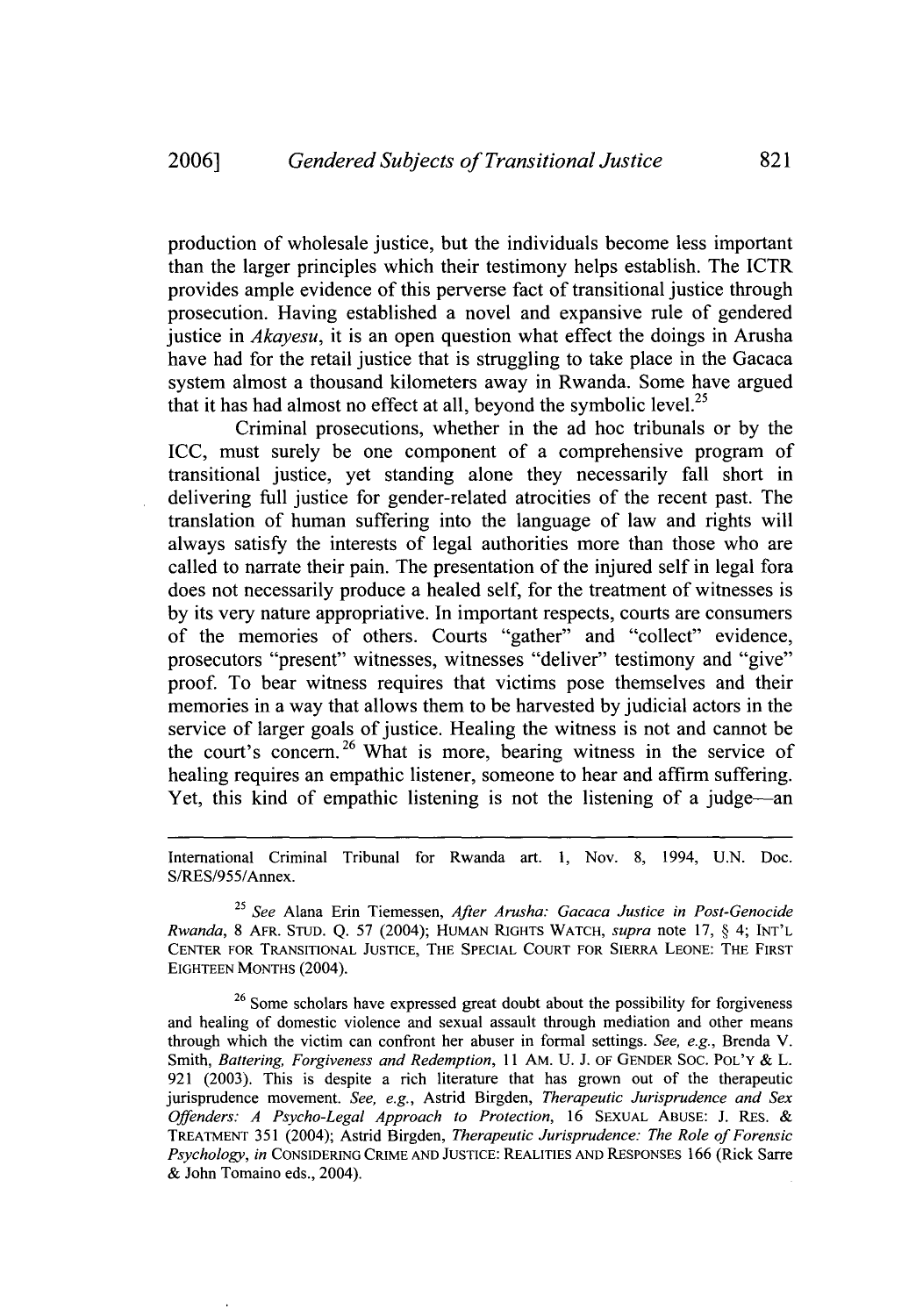objective arbiter tasked with deciding what happened.<sup>27</sup> Thus, from the victim's perspective, the recognition-based justice that is possible in criminal prosecutions may bear, at best, an orthogonal relationship to the injured person's need to remake the world so as to be "able to recontextualize the narratives of devastation and generate new contexts through which everyday life may become possible. $\frac{1}{28}$  Some scholars have launched an allied criticism of truth and reconciliation commissions to the extent that they privilege certain kinds of memory practices that find their roots in the United States and Europe and do not have cultural resonance in communities that value "forgive and forget" methods of collective healing. $^{29}$ 

Instead, criminal prosecutions—at their most sensitive to gender issues—recognize women as victims of sexual violence, and the women who come before the court must perform a kind of sexual vulnerability in order to be so seen as victims by the court. Fiona Ross has noted that women's testimony has taken one of two forms. On the one hand, they operate as expert witnesses regarding the treatment of the men in their lives-husbands, sons, etc. They are the repositories of memory, not victims in and of themselves. On the other hand, where women have personally suffered a number of violations, legal authorities tend to focus only on, or principally on, the sexual molestation.<sup>30</sup> It is worth noting that it is rare for criminal tribunals to treat gender-based atrocities as anything other than sexual violence against women. Of course, men too are victims of sexual violence, and women are victims of gendered violence that is not sexual. However, the treatment of gender-based violence has been reduced in many contexts to the incidence of sexual violation of women. The reduction of gender to the sexual and the ignorance of how men can suffer gendered violence is, to be most generous, a form of overcompensation for the years of ignoring women's place in humanitarian law. Yet this

<sup>27</sup>*See, e.g.,* **SHOSHANA FELMAN** & DORI **LAUB, TESTIMONY: CRISES** OF **WITNESSING IN** LITERATURE, **PSYCHOANALYSIS, AND** HISTORY (1992).

<sup>28</sup> Veena Das & Arthur Kleinman, *Introduction* to **VIOLENCE AND** SUBJECTIVITY 6 (Veena Das et al. eds., 2000)

<sup>29</sup>*See, e.g.,* ROSALIND SHAW, **UNITED STATES** INSTITUTE OF **PEACE,** RETHINKING TRUTH **AND RECONCILIATION COMMISSIONS: LESSONS** FROM SIERRA **LEONE 1** (2005), *available* at http://www.usip.org/pubs/specialreports/sr130.pdf.

**<sup>3</sup> <sup>0</sup>**Ross, *supra* note 19, at 86-88. These observations were made with respect to the South African Truth and Reconciliation Commission, but they apply with equal force to criminal tribunals.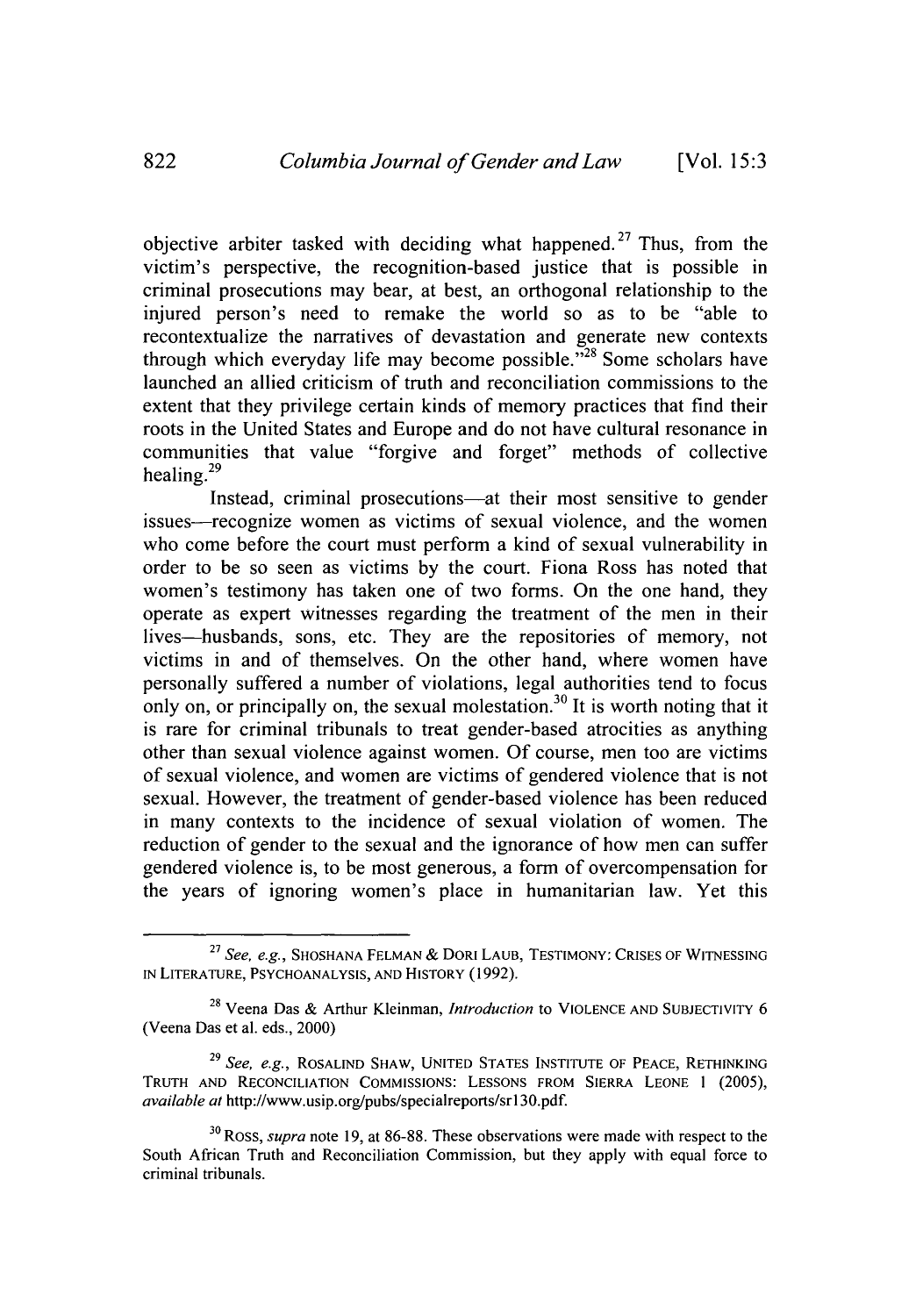overcompensation has had the effect of sexualizing women in ways that fail to capture both the array of manners in which women suffer gross injustice, as well as the ways in which men suffer gendered violence as well. What is more, to see the "gender issue" surface only in the case of sexual violence is to elide the gendered dimensions of war, violence, and the investment in killing over caring.

Further, this problem of mis-recognition or over-recognition creates a structural tension related to healing and justice: narrating sexual violation according to the strict rituals of legal testimony renders it all the more difficult for these victims to script new social possibilities and to claim a self who has a future, and is not tethered to a painful past. This, in the end, is among the central goals of transitional justice--coming to terms with the past in a way that helps chart a future that moves beyond that past. This is among the greatest challenges to transitional justice mechanisms: how to honor the injuries and crimes of the past while creating the possibilities for new ways of being in the future.

The scripted performance that many women are expected to perform as witnesses in criminal trials implicates another dilemma that inheres in the project of gendered justice during periods of social and political transition. War crimes tribunals, truth and reconciliation commissions, and other public mechanisms of transitional justice have complex objectives, but one of them is surely the project of reshaping a post-conflict national identity. These institutions serve to lay down a baseline; they mark out a past the society hopes neither to forget nor to return to. The first stages of transition are typically highly dynamic, characterized by a "representational gap" where different narratives of the recent past battle to be dominant. Often women's stories, women's memories, and women's experiences are appropriated in the service of this rebuilding project. A popular identification with selected aspects of women's suffering can be quite powerful. For instance, their sexual violation can come to stand for the violation of the nation as a whole. So too, the fact that the nation's men were unable to protect "their" women from the violence of the recent past can be rendered as a metaphor for the emasculinization of the culture more broadly. Writing about the immediate post-World War II period in Germany, Heide Fehrenbach observed that "[i]n the wake of defeat and occupation, German men lost their status as protectors, providers, and even (or so it seemed for a short time) as procreators: the three Ps that had traditionally defined and justified their masculinity."<sup>31</sup> In this period in German history, Fehrenbach is concerned

<sup>&</sup>lt;sup>31</sup> Heide Fehrenbach, *Rehabilitating Fatherland: Race and German Remasculinization,* 24 SIGNS 107, 109 (1998).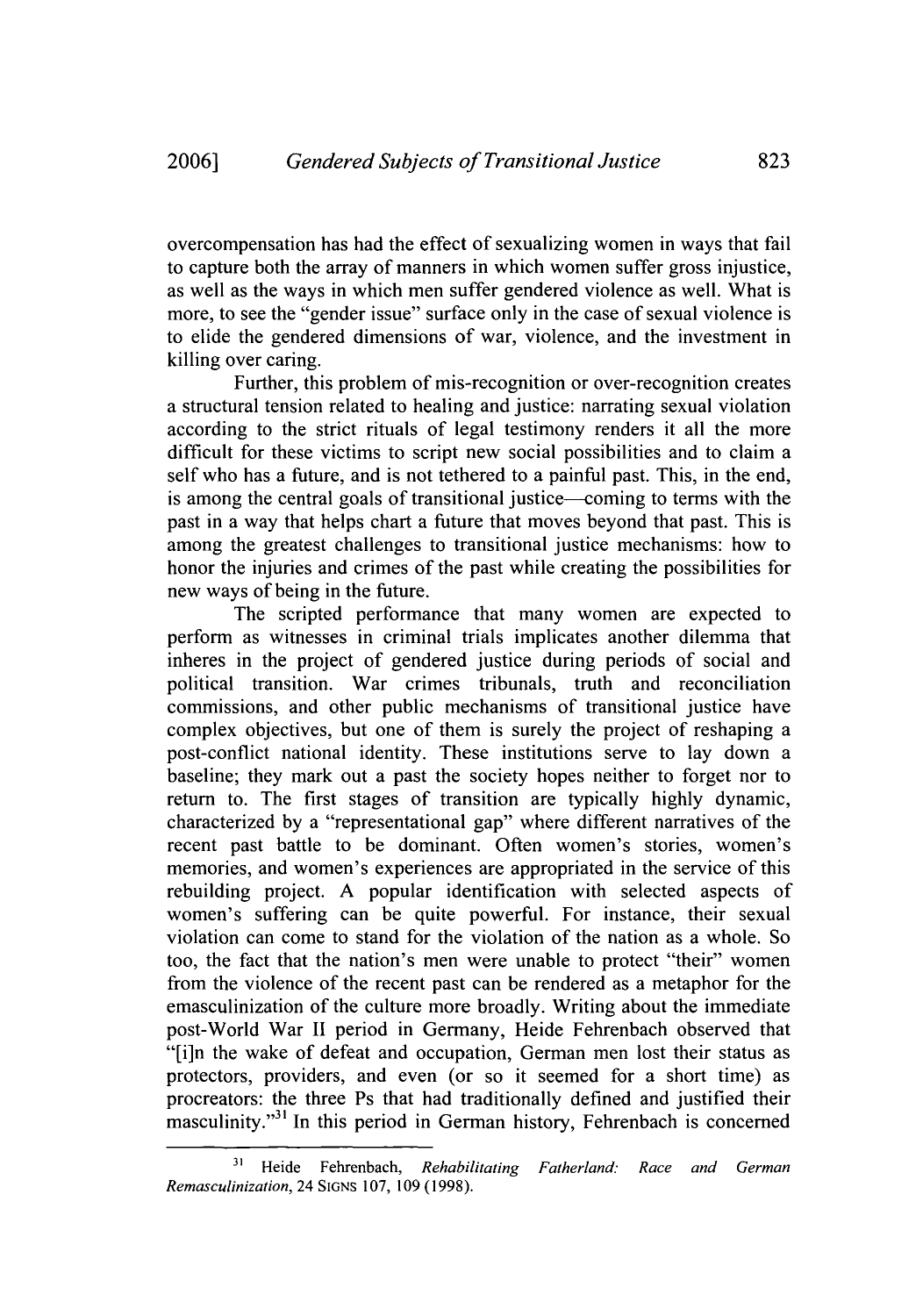with excavating how masculinity, fatherhood, and nation were explicitly linked to one another, and how the manipulation and appropriation of narratives of women's suffering provided a narrative anchor for the remythologization of a national masculinity.

Different versions of this kind of problem can be found in many post-conflict societies. At the end of the genocide in Rwanda, for example, the society had become radically feminized—that is, women outnumbered men by overwhelming ratios.<sup>32</sup> This imbalance has been rectified in part through the return of Hutu refugees who had fled Rwanda over a period of years.33 However, ongoing imbalances, coupled with explicit requirements for women's representation in the national parliament, risk "feminizing" the society in ways that are likely to be met with strong efforts to remasculinize Rwandan culture. In this regard, the motifs and rituals of cleansing after war need to bear close attention to their gendered and counter-gendered implications. There is a rich literature analyzing this dynamic in post-war Germany that urges due care and attention to the ways in which masculinity and femininity get articulated in the process of restoring post-conflict national identity.34

In different ways, and by different means, rebuilding post conflict societies is almost inevitably a process of re-masculinization. Left untended, this process can take the form, for instance, of reinstalling men as good citizens by and through the ideological redefinition of "women's place," or of formulating new political leadership in the form of a "national father." Those who have studied post-war Germany have observed how rebuilding the *vaderland* was converted into a project of establishing a *land* of fathers.<sup>35</sup>

While these concerns should be attended to with respect to all of the mechanisms of transitional justice, they have particular purchase in the

**<sup>32</sup>***See* REPUBLIC OF RWANDA NATIONAL CENSUS SERVICE, THE GENERAL CENSUS OF POPULATION AND HOUSING: RWANDA: 16-30 AUGUST 2002: REPORT ON PRELIMINARY RESULTS (2003), *available* at www.grandslacs.net/doc/2816.pdf.

**<sup>33</sup>***See* ANNA OBURA, NEVER AGAIN: EDUCATIONAL RECONSTRUCTION IN RWANDA 35 (2003), *available at* http://unesdoc.unesco.org/images/0013/001330/133051 e.pdf.

**<sup>34</sup>***See, e.g.,* Fehrenbach, *supra* note 31, at 29; ROBERT **G.** MOELLER, PROTECTING FAMILY: WOMEN AND MOTHERHOOD IN THE POLITICS OF POST WAR GERMANY (1993); Elizabeth Heineman, *The Hour of the Woman: Memories of Germany's 'Crisis Years' and West German National Identity,* 101 AM. HISTORICAL REV. 354 (1996); Susan Jeffords, *The Remasculinization of Germany in the 1950s: Discussion,* 24 SIGNS 163 (1998).

**<sup>35</sup>**Fehrenbach, *supra* note 31, at 117.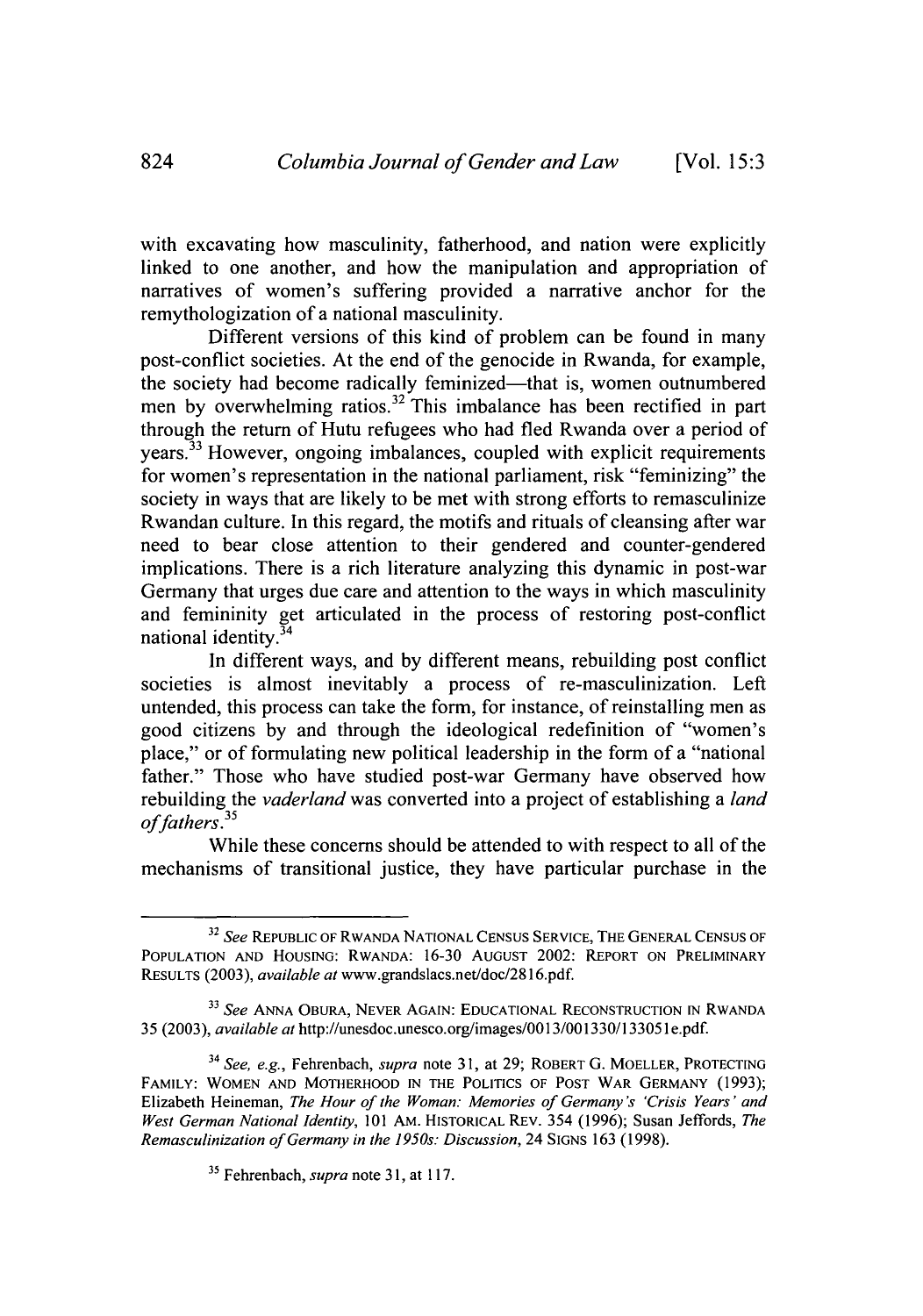context of criminal prosecutions for gross injustice from the immediate past. To the extent that criminal tribunals tend to expect and solicit testimony of sexual violation from female witnesses, women become figured in collective memory as particular sorts of victims that encourage popular identification with selected aspects of women's experience. This is not to say that the culture should ignore the reality of sexual violation of women. Rather, we should appreciate how the testimony provided to criminal tribunals amounts to an appropriation of the meaning of women's suffering—they lose control of giving meaning to that suffering both for themselves and for the role it may play in the shaping of collective memory. Law itself tends to be a particularly masculinist practice, elevating rationality and objectivity over context and nuance, preferring process to substance, master-narrative to nuance, and being generally ill suited to the kind of empathic listening that would transform the speaking self into a healing self.<sup>36</sup> Even where law's masculinity has been constrained, as in for instance the adoption of special procedural and evidentiary protections related to the prosecution of sexual violence, we must be realistic in our expectations of the kind of gendered justice that it can deliver.

None of this is to say that we should abandon criminal prosecutions as a key instrument in the transitional justice toolbox. Rather, transitional justice should be viewed as a critical practice and an ongoing experiment in which future applications of its methodologies should benefit from the lessons learned from our previous efforts.

The Special Court for Sierra Leone has sought to apply lessons learned from the ICTY and ICTR ad hoc tribunals. A hybrid court, located in Sierra Leone rather than extraterritorially (as were the two ad hoc tribunals), it will try cases against those who "bear the greatest responsibility" for violations of international humanitarian law since November 30, 1996, and is expected to complete its business within three years of its establishment in  $2002$ .<sup>37</sup> Perhaps most importantly, what distinguishes the Sierra Leone Special Court from the ad hoc tribunals is the fact that a Truth and Reconciliation Commission was set up to operate

<sup>36</sup> *See, e.g.,* CAROL SMART, **FEMINISM AND** THE POWER OF LAW (1989); Richard Collier, *Masculinism, Law and Law Teaching,* 19 **INT'L** J. Soc. LAW 427 (1991).

**<sup>37</sup>**The Secretary General, *Report of the Secretary-General on the Establishment of a Special Court for Sierra Leone, Annex: Agreement between the United Nations and the Government of Sierra Leone on the Establishment of a Special Court for Sierra Leone,* 12, U.N. Doc. S/2000/915 (Oct. 4, 2000).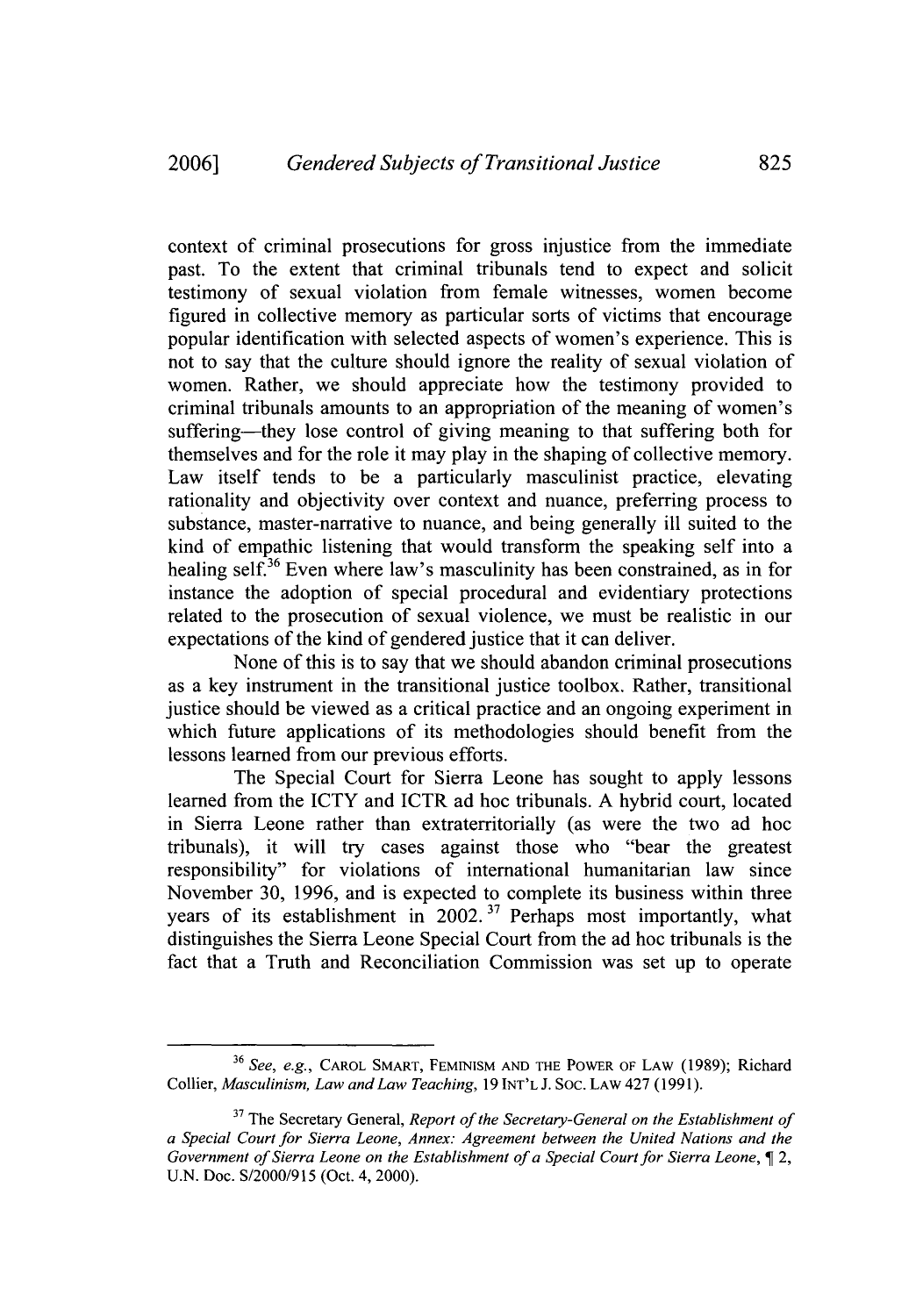parallel to the legal prosecutions.<sup>38</sup> The Commission began its public hearings in April 2003 and issued a final report to President Ahmad Tejan Kabbah in October 2004. Not unlike the South African TRC, the TRC in Sierra Leone has promoted the healing and reconciliatory powers of verbal remembering that can complement the adversarial methodologies and culpability aims of the Special Court. Some have been skeptical, if not critical, of public verbal memory practices as a tool of transitional justice in cultures, such as that of Sierra Leone, that place greater cultural value on "forgiving and forgetting" than on public truth telling.<sup>39</sup> At the same time, the TRC's proceedings highlighted structural injustices that local activists had sought to reform for some time—particularly those relating to gender inequalities in Sierra Leone's family and property laws.<sup>40</sup> The TRC's final report included in its explicit mandate:

> The Commission, primarily through the testimonies it received from women and girls, seeks to find answers as to why such extraordinary violence was perpetrated against women. Did the origins lie in the cultural and traditional history of Sierra Leone, where women were afforded a subservient status to men? Did the low status of women in socio-political life make them easy targets? Or is it because men still perceive women to be chattels, possessions belonging to them, symbols of their honour, making them the deliberate targets of an enemy determined to destroy the honour of the other? The answers probably lie somewhere in a combination between all of these factors.<sup>41</sup>

<sup>&</sup>lt;sup>38</sup> This is not the first time that these two platforms of transitional justice have been set up simultaneously, but it holds out the hope of greater success than the dual track process put in place in Timor-Leste. *See, e.g.,* PIERS **PIGOU, INT'L CENTER** FOR TRANSITIONAL **JUSTICE, CRYING** WITHOUT TEARS: **IN PURSUIT** OF **JUSTICE AND RECONCILIATION** IN TIMOR-**LESTE: COMMUNITY** PERSPECTIVES **AND EXPECTATIONS** (2003), *available at* http://pbpu.unlb.org/pbpu/library/Timor-Leste.pdf.

**<sup>39</sup>**S1AW, *supra* note 29, at 1.

*<sup>4</sup> 0 See* Amnesty Int'l, Briefing Paper: Sierra Leone, No One to Turn to: Women's Lack of Access to Justice in Sierra Leone (2005) http://www.amnestyusa.org/stopviolence/document.do?id=ENGAFR510112005; Amnesty Int'l et al., Sierra Leone Government Urged to Implement the Recommendations of the Truth and Reconciliation Commission (TRC) (2005), http://www.amnestyusa.org/countries/sierra-leone/document.do?id=ENGAFR510122005 [hereinafter Amnesty Int'l, TRC].

<sup>41</sup> SIERRA LEONE'S TRUTH & RECONCILIATION **COMM'N,** 3B **WITNESS** TO TRUTH: REPORT OF THE SIERRA **LEONE** TRUTH & RECONCILIATION **COMMISSION** 87 (2004), *available* at http://www.trcsierraleone.org/pdf/start.html.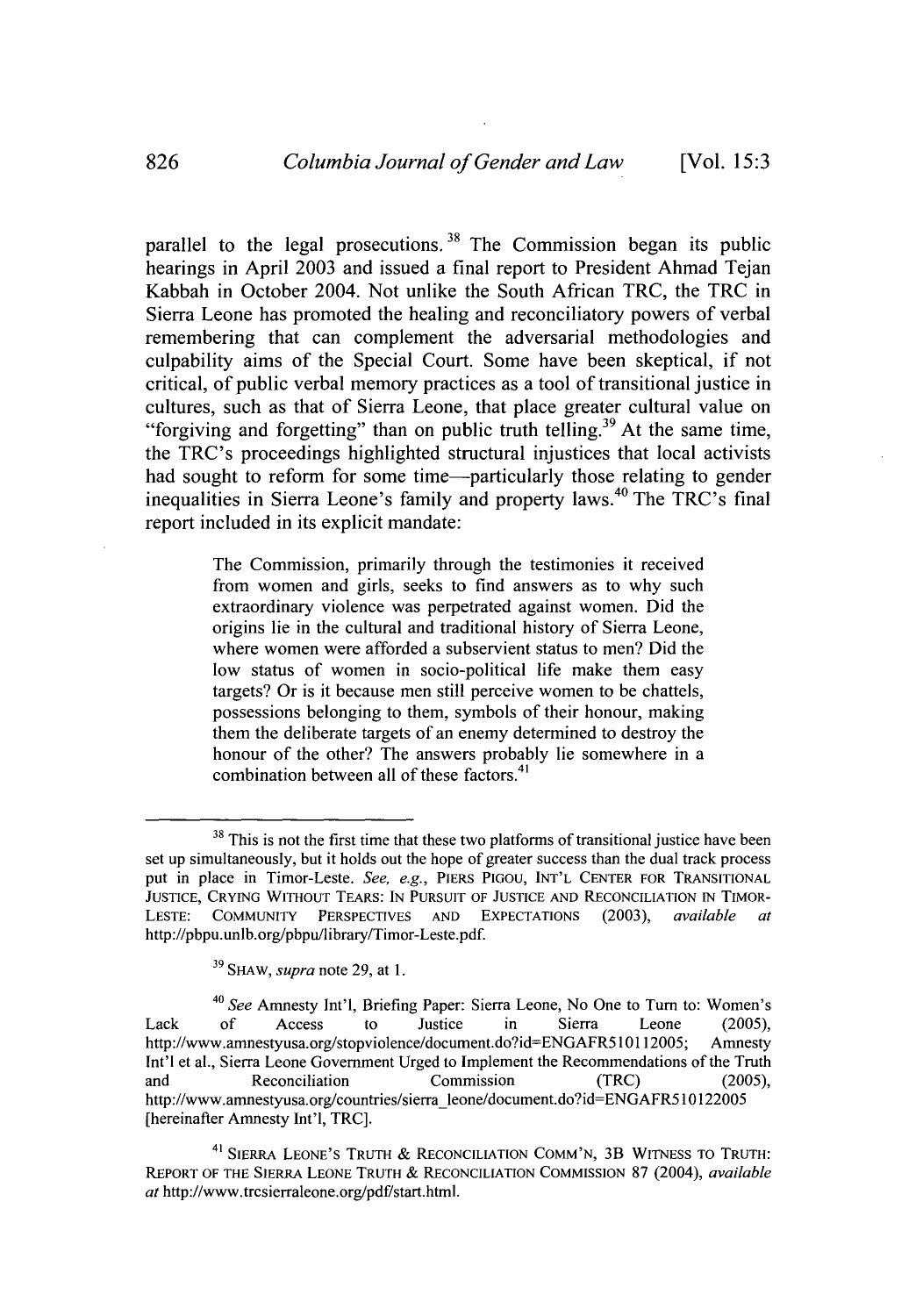The extensive findings promulgated by the TRC offered complex accounts of how social, legal, political, and cultural forces conspired to render women more vulnerable to a range of outrages and degradations in the war in Sierra Leone. In contrast to the lack of sensitivity to the issues of women and girls displayed by the South African TRC, $42$  the Sierra Leone TRC consulted local and international women's advocates early and often, and formulated special rules of procedure that were designed to address the particular needs of female witnesses.  $43$  The TRC made strong recommendations with respect to legal, political, educational, and economic reforms that would strengthen the position of women in Sierra Leonean society and would render them less vulnerable to future victimization.<sup>44</sup> It urged the repeal or reform of all statutory and customary laws that discriminated against women, the passage of new laws requiring all political parties to ensure that at least thirty percent of their candidates for all national and local elections be women, and recommended that Sierra Leone ratify the Protocol to the African Charter on the Rights of Women.

Unfortunately, President Kabbah has moved slowly to implement the reforms contained in the TRC's final report.<sup>45</sup> Yet, the TRC findings complement the prosecutions undertaken by the Special Court. The Court's prosecutor has made a deliberate effort to charge forced marriage as an inhuman act and crime against humanity under the Court's statute, and has identified sexual violence as one of the Court's priorities.<sup>46</sup>

It is too early to draw conclusions about the degree to which Sierra Leone's two-track process is better able to address the under- and misrecognition problems of the past as these two fora, undertaken as compliments to one another, aim to minimize the limitations to community and group healing and justice that they each must bear. Yet, the Sierra Leone TRC and Special Court have absorbed lessons learned from the gender-based mistakes of prior attempts to accomplish post-conflict

45 Amnesty Int'l, TRC, *supra* note 39.

<sup>42</sup>*See, e.g.,* Ross, *supra* note 19, at 20-26.

<sup>43 3</sup>B WITNESS To TRUTH, *supra* note 42, at 88-92.

*<sup>44</sup>*2 *Id.* at 168-76.

<sup>46</sup> Press Release, Special Court for Sierra Leone, Office of the Prosecutor, Prosecutor Welcomes Arraignment of RUF and AFRC Indictees on Charges Related to Forced Marriage (May 17, 2004), http://www.sc-sl.org/prosecutor-051704.html; Press Release, Special Court for Sierra Leone, Office of the Prosecutor, Statement of the Prosecutor on International Women's Day (Mar. 8, 2005), http://www.scsl.org/Press/prosecutor-030805.pdf.